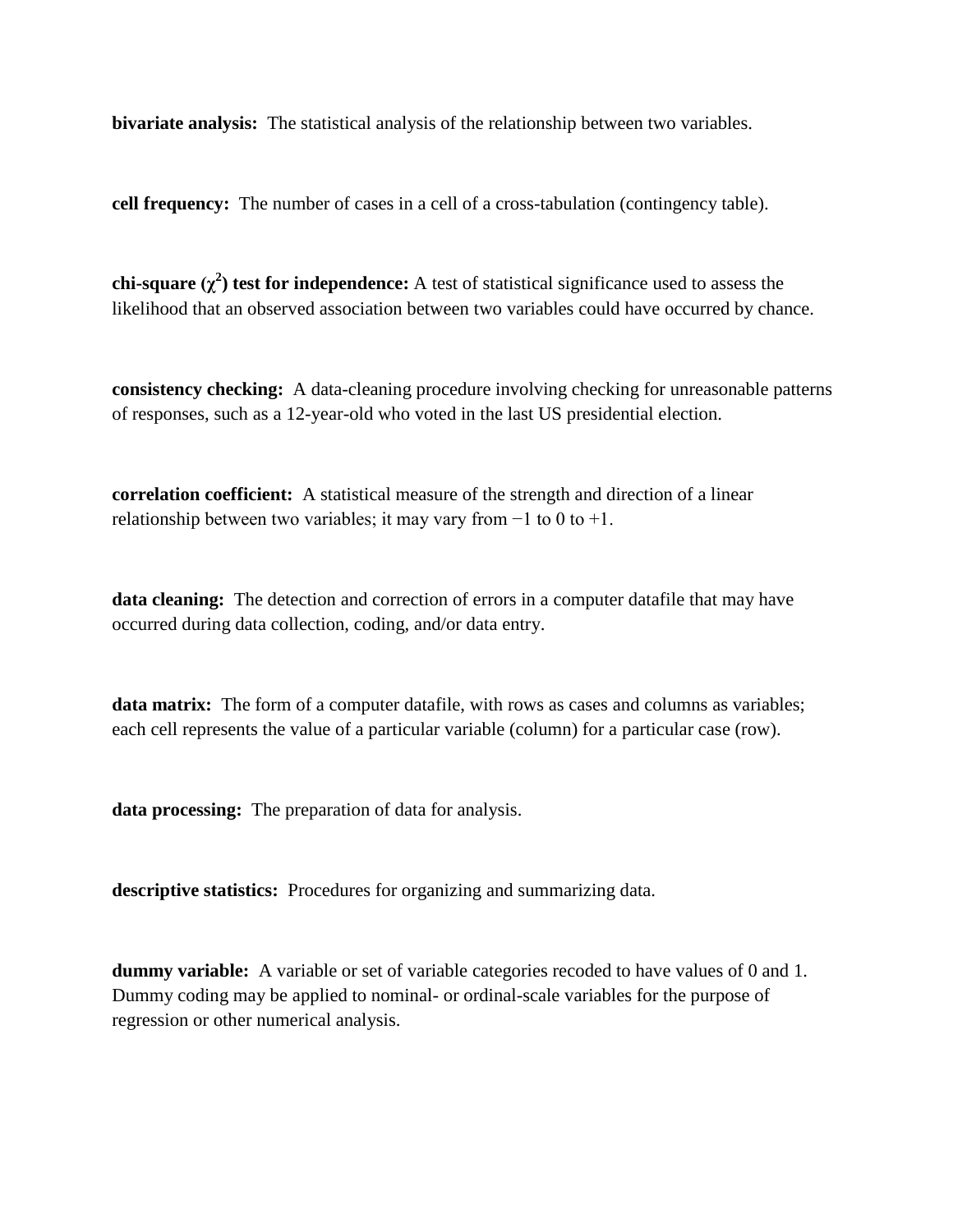**frequency distribution:** A tabulation of the number of cases falling into each category of a variable.

**histogram:** A graphic display in which the height of a vertical bar represents the frequency or percentage of cases in each category of an interval/ratio variable.

**imputation:** A procedure for handling missing data in which missing values are assigned based on other information, such as the sample mean or known values of other variables.

**inferential statistics:** Procedures for determining the extent to which one may generalize beyond the data at hand.

**listwise deletion:** A common procedure for handling missing values in multivariate analysis that excludes cases which have missing values on any of the variables in the analysis.

**marginal frequencies:** Row and column totals in a contingency table (cross-tabulation) that represent the univariate frequency distributions for the row and column variables.

**mean:** The average value of a dataset, calculated by adding up the individual values and dividing by the total number of cases.

**measures of association:** Descriptive statistics used to measure the strength and direction of a bivariate relationship.

**median:** The midpoint in a distribution of interval- or ratio-scale data; indicates the point below and above which 50 percent of the values fall.

**missing data:** Refers to the absence of information on a variable for a given case.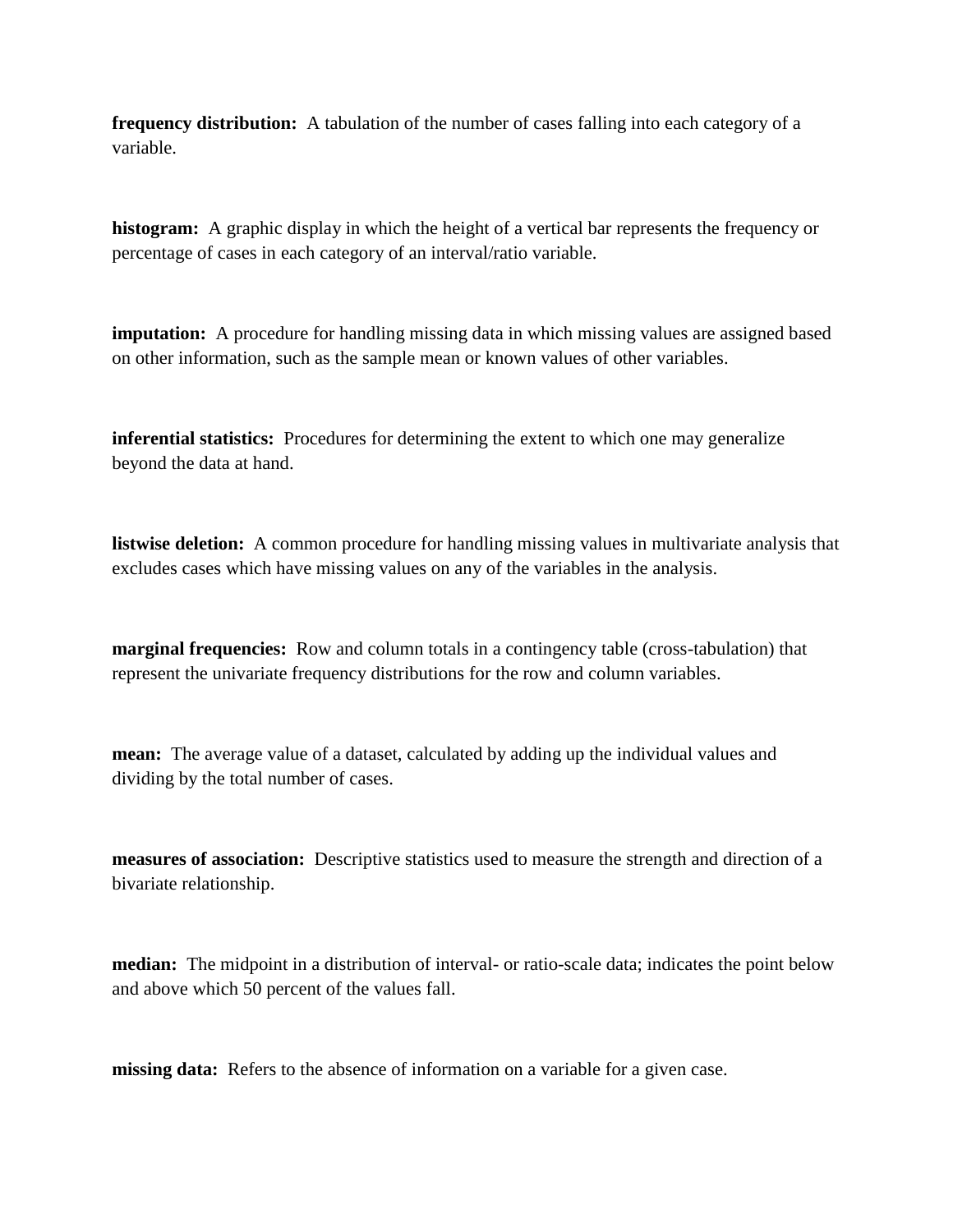**mode:** The value or category of a frequency distribution having the highest frequency; the most typical value.

**multiple regression:** A statistical method for determining the simultaneous effects of several independent variables on a dependent variable.

*N***:** An abbreviation representing the number of observations on which a statistic is based (e.g., *N*  $= 753$ ).

**null hypothesis:** The hypothesis, associated with tests of statistical significance, that an observed relationship is due to chance; a test that is significant rejects the null hypothesis at a specified level of probability.

**outliers:** Unusual or suspicious values that are far removed from the preponderance of observations for a variable.

**partial regression coefficient:** Coefficients in a multiple-regression equation that estimate the effects of each independent variable on the dependent variable when all other variables in the equation are held constant. Also called *partial slope*.

**partial table:** A table in elaboration analysis which displays the original two-variable relationship for a single category of the control variable, thereby holding the control variable constant.

**percentage distribution:** A norming operation that facilitates interpreting and comparing frequency distributions by transforming each frequency to a common yardstick of 100 units (percentage points) in length; the number of cases in each category is divided by the total and multiplied by 100.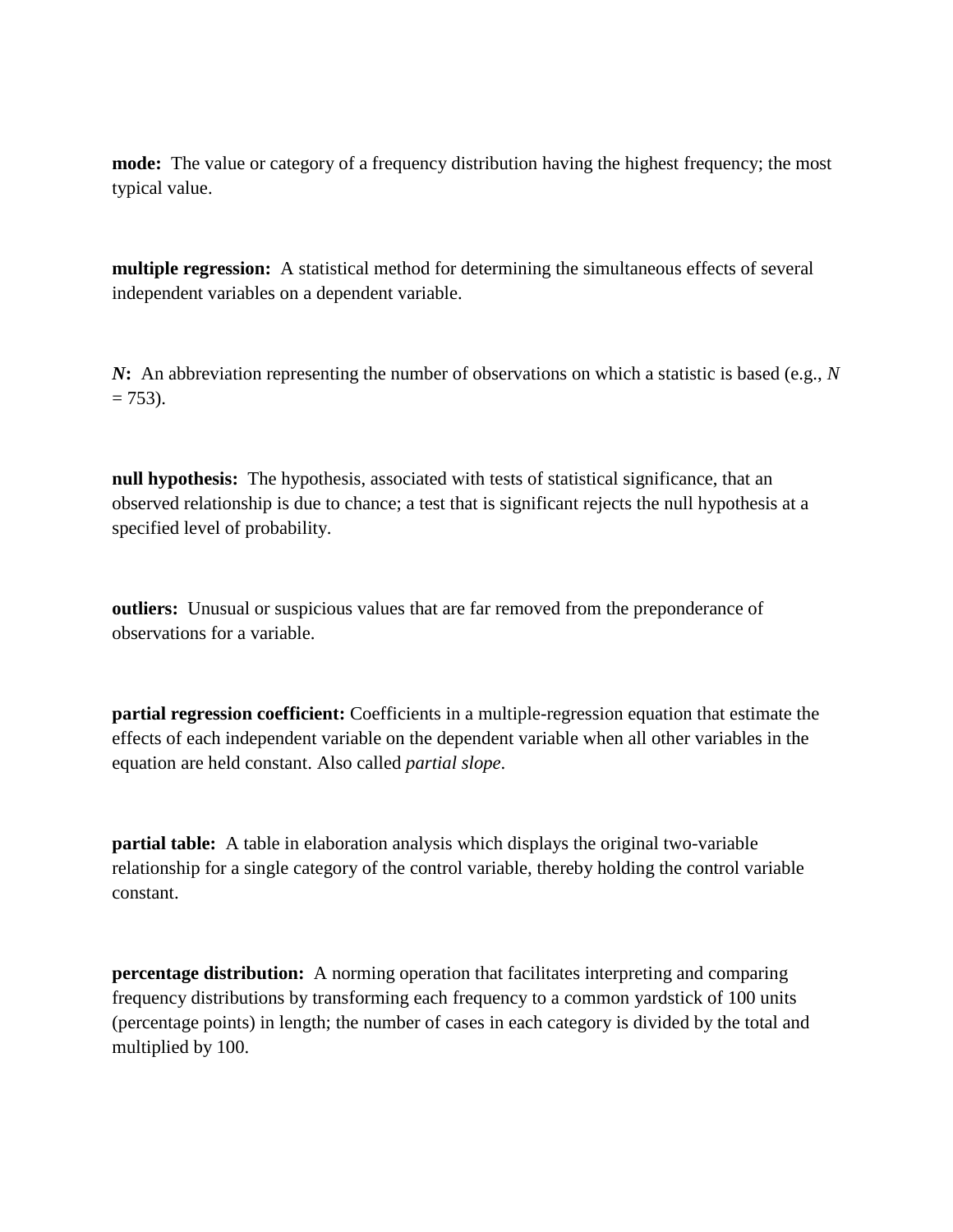*R***<sup>2</sup>**: A measure of fit in multiple regression that indicates approximately the proportion of the variation in the dependent variable predicted or "explained" by the independent variables.

**range:** The difference between the lowest and highest values in a distribution, which is usually reported by identifying these two extreme values.

**regression analysis:** A statistical method for analyzing bivariate (simple regression) and multivariate (multiple regression) relationships among interval- or ratio-scale variables.

**regression line:** A geometric representation of a bivariate regression equation that provides the best linear fit to the observed data by virtue of minimizing the sum of the squared deviations from the line; also called the *least squares line*.

**residuals:** The difference between observed values of the dependent variable and those predicted by a regression equation.

**scatterplot:** A graph plotting the values of two variables for each observation.

**slope:** A bivariate regression statistic indicating how much the dependent variable increases (or decreases) for every unit change in the independent variable; the slope of a regression line. Also called *regression coefficient*.

**standard deviation:** A measure of variability or dispersion that indicates the average "spread" of observations about the mean.

**standardized regression coefficients:** Coefficients obtained from a norming operation that puts partial-regression coefficients on common footing by converting them to the same metric of standard deviation units.